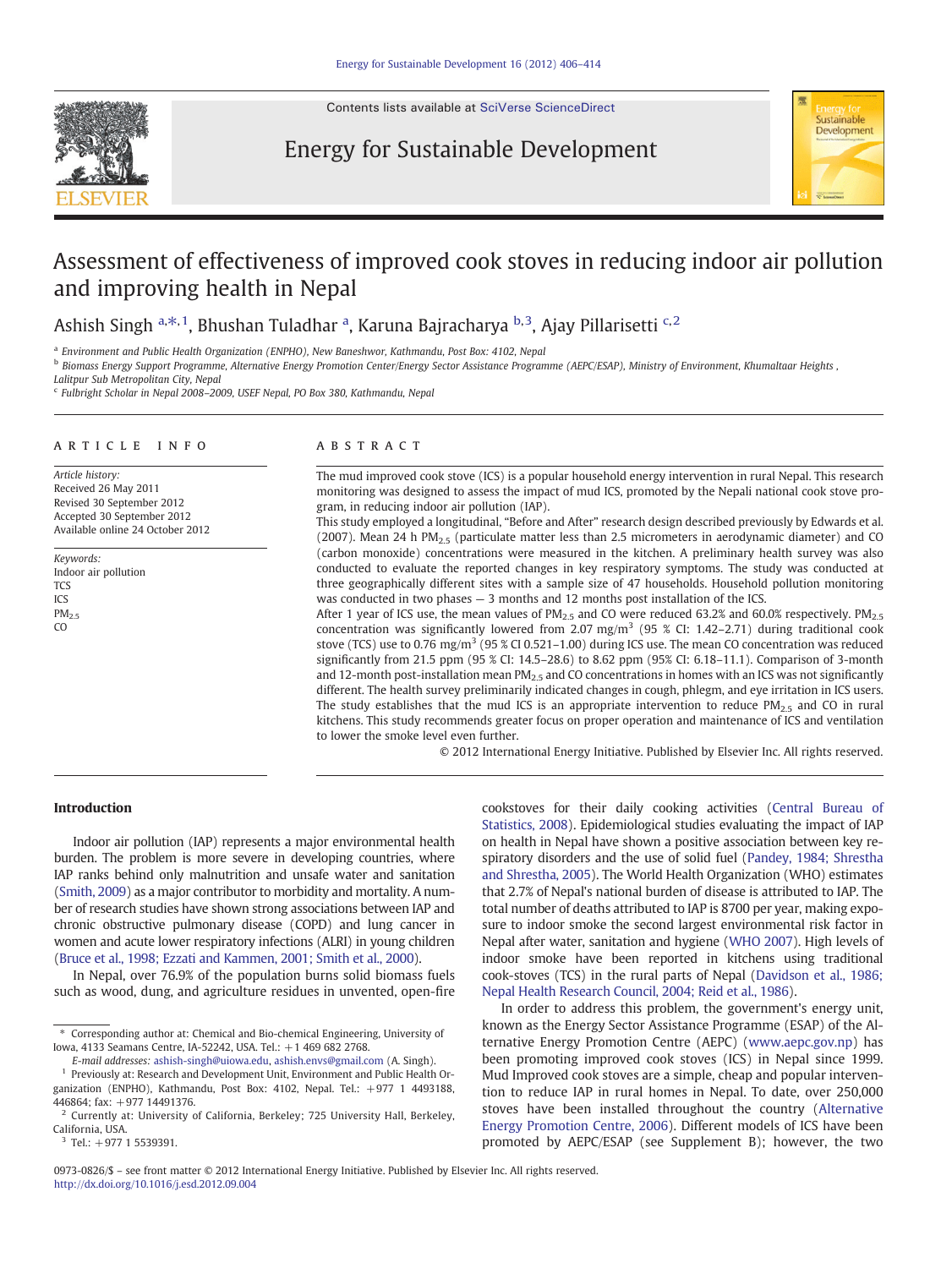pothole mud ICS (shown in Figs. 1a and b) is the most widely disseminated model. The recommended dimensions for this particular model are given in Table 1 (see Supplement A for pictures of TCS monitored during this study).

The two-pothole improved cook stove has two distinguishing features: improved efficiency in fuel wood consumption and the presence of a chimney to vent smoke outside the kitchen. The enclosed design of ICS compared to TCS allows for improved combustion, which could be related to the reported increase in efficiency [\(Centre for](#page-8-0) [Rural Technology, 2005; Practical Action, 2007a\)](#page-8-0).

Monitoring and evaluation data on the efficacy of the two pothole ICS promoted by AEPC/ESAP to reduce indoor air pollution and improve health are lacking. However, there exist a few comparative studies between TCS and ICS conducted in the past that provide an indication of an indoor air pollution reduction ([Pandey et al., 1990; Reid](#page-8-0) [et al., 1986](#page-8-0)). Previous studies evaluated a different model of ICS than the current study. These studies were also limited to measuring pollutants such as total suspended particles (TSP) and carbon monoxide (CO) over short durations. The scale of the AEPC/ESAP ICS intervention, coupled with the relative paucity of data on its effectiveness, indicated a strong need for more rigorous monitoring and evaluation of the program. Furthermore, the importance of monitoring may also help characterize ICS stove design and use best practices, in turn



Fig. 1. a) Two pot hole mud ICS (Source: [www.crtnepal.org\)](http://www.crtnepal.org), 1.b) Two pot hole mud ICS in use.

#### Table 1

Recommended dimensions of the two pot hole mud ICS (Source: [www.aepc.gov.np\)](http://www.aepc.gov.np).

| Parts                     | Guideline dimensions         |
|---------------------------|------------------------------|
| Combustion chamber        |                              |
| 1. Pothole 1              | 7.5 in. to 8 in. in diameter |
| 2. Pothole 2              | 6 in. in diameter            |
| Chimney height            | 48-60 in.                    |
| Chimney internal diameter | $4 - 4.5$ in.                |
| Fire gate                 | 36 sq. in.                   |
| Baffle height             | 5 in.                        |
| Baffle gap                | 2 in.                        |

strengthening the program. Additionally, monitoring can provide a basis for creating awareness of the health risks associated with smoke emission during TCS use and would reinforce the need for ICS in rural populations. As such, the objective of this study was to quantify 24 h particulate matter ( $PM<sub>2.5</sub>$ ) and carbon monoxide levels in homes prior to ICS installation and at two time points after ICS installation. The study evaluated the factors associated with proper ICS functioning and conducted a preliminary health assessment of stove users, typically women, and children under age 5 in the study households.

#### Materials and methods

The study design was chosen based on international best practices, a review of recent literature on study design for household energy studies, and optimum utilization of available resources in terms of time, funding and equipment. The study adopted the "Before-After" design described by the Household Energy and Health Project [\(Edwards et](#page-8-0) [al., 2007; Smith et al., 2007\)](#page-8-0). The design for this study also included consultation with the Centre for Entrepreneurship in International Health Development (CEIHD), University of California, Berkeley.

The study utilized a longitudinal research design that requires monitoring in the same household before and after the installation of ICS. The "before" monitoring was conducted once; the "after" monitoring of ICS was conducted in two phases, the first 3 months after installation of ICS (Phase 1) and the second 12 months after installation of ICS (Phase 2). ICS were monitored twice to evaluate stove performance in terms of IAP reduction with consideration for potential changes over the lifespan of the stove. Indoor pollution monitoring was conducted for 24 h in the sample households during both periods. The monitoring intended to capture the normal daily stove use in the sample households. This includes 2 major meals in the morning and evening and a short meal during the afternoon. The sampling protocol for the proper placement of equipment in the kitchen was followed as per the standard developed by CEIHD ([www.berkeleyair.com](http://www.berkeleyair.com)).

The required sample size for the study was based on statistical rules and sampling techniques designed by the CEIHD for the Household Energy and Health Project. According to [Edwards et al. \(2007\),](#page-8-0) the sample size required to detect a statistically significant difference in the mean indoor air pollution levels before and after the installation of the ICS depends on the percent difference in mean value of IAP and in the coefficient of variation (COV). Thirty-one sample households were needed based on a conservative COV of 1.0 and assuming a detectable difference of 50% in the means. An additional 50% of the estimated 31 samples was added to account for any errors or loss to follow-up. 47 households were sampled.

#### Study sites

The promotion of the two-pothole mud ICS largely focuses on the mid-hill region of Nepal. However, AEPC/ESAP has also installed ICS in both the Terai (low-lying plains) and the high hill regions. Geographical variation is likely to influence the benefits of ICS. Further, variation in cultural practices may contribute to differing efficacies of ICS [\(Manibog,](#page-8-0) [1984; World Health Organization, 2005a, 2005b](#page-8-0)). This variation may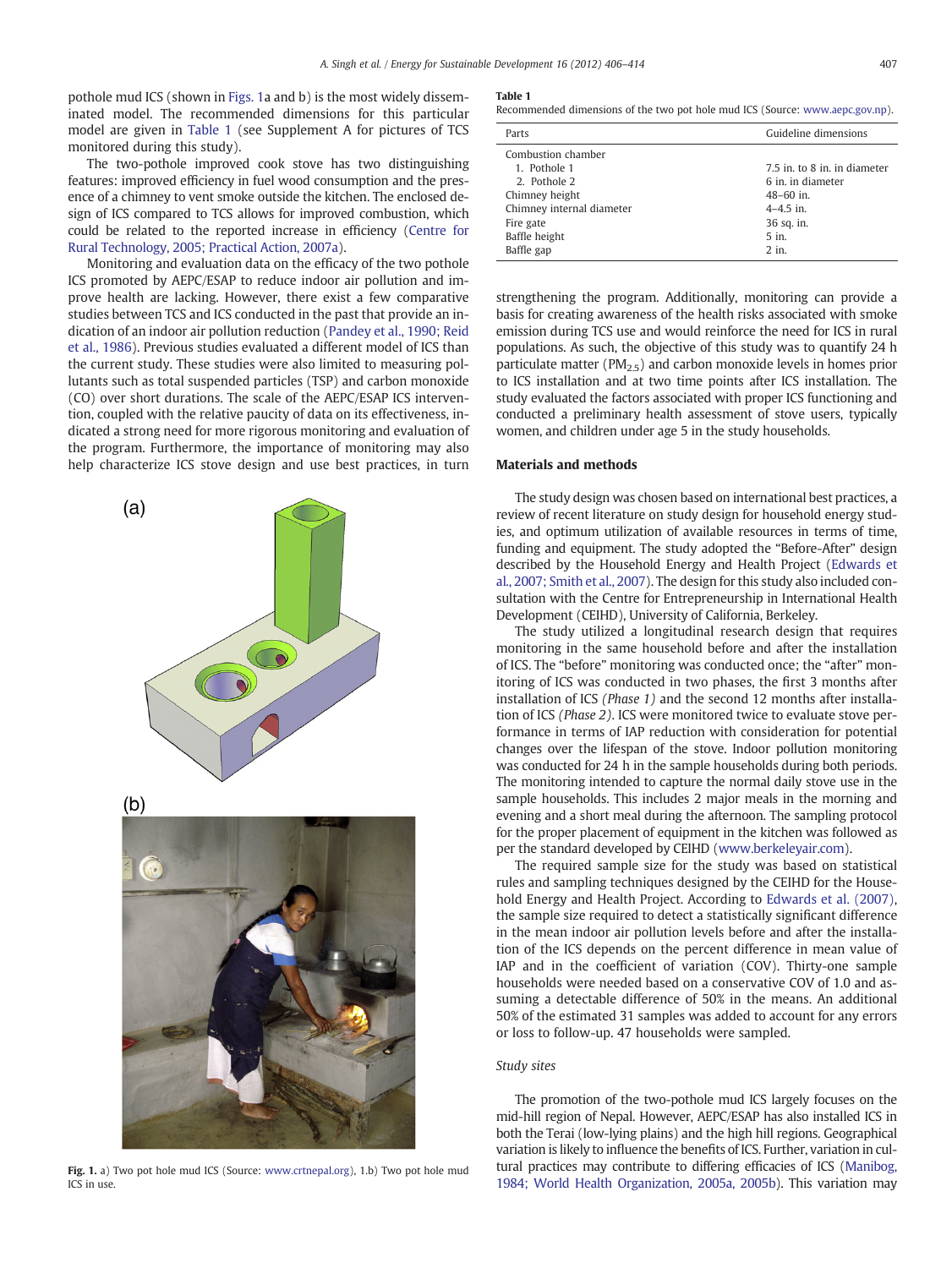have implications for pollution levels and their concomitant reduction with the adoption of ICS. Therefore, three study sites were selected to represent both the geographical distribution of the ICS program and the socio-cultural variation typical of different regions of Nepal. The sites included the following: (1) Dang, in the western development region and representing the Inner Terai (altitude: >500-1000 mts); (2) Dolakha, in the central development region and representing the high hills (altitude: 762 to 7134 m); and Ilam, in the eastern development region and representing the mid hills (altitude: 1300 m to 3636 m) (Fig. 2).

In Dolakha, the study was conducted in Boch village development committee (VDC). Boch VDC has a total of 741 households with a combined population of 4,192. The major ethnic groups are Tamang, Chhetri, and Sherpa. All of the households selected for this study had access to electricity for lighting.

In Dang, Laxmipur VDC was selected as the research site. Laxmipur is occupied by Chaudhary ethnic communities. The VDC has 10,729 households and the majority of the households do not have access to electricity; however, all of the sampled households had access to intermittent electricity and utilized kerosene lamps for lighting.

In Ilam, Mabu VDC was selected as the research site. The VDC has a total of 662 households, with a population of 3651. Ilam is comprised of Gurung, Rai, Limbu, Sherpa, and Magar ethnic groups ([www.](http://www.digitalhimalaya.com) [digitalhimalaya.com](http://www.digitalhimalaya.com)). The sampled households also had access to intermittent electricity and were found to use kerosene lamps occasionally during cooking periods. The duration and frequency of kerosene use was primarily limited to daily cooking sessions and was common across all the three sites.

#### Household selection

In each VDC, the Regional Renewable Energy Service Center (RRESC) was responsible for selecting study households. RRESCs support AEPC/ ESAP in the stove dissemination effort and, as such, were ideal field assistants. Households were selected based on presence of a kitchen using wood, dung or agricultural residue; presence of children under the age of five; willingness to install an improved cook-stove; and willingness to follow through with all indoor air pollution monitoring phases. Households were selected based on similarity of kitchens; those with abnormally sized, shaped, or ventilated kitchens were ignored to minimize the impact of external factors on evaluation of improved cook stoves.

#### Timing of the monitoring

Field sampling for the traditional cook stove was conducted between October and November 2007, and the first round of monitoring in ICS was conducted between February and March 2008 (Phase 1). The second round of ICS evaluation was conducted between February and March 2009 (Phase 2). To eliminate the possible seasonal effects, the monitoring of TCS and ICS was conducted before and after the winter season ([Table 2](#page-3-0)). Monitoring periods were selected to best minimize seasonal impacts on cooking; climate-related parameters tended to be similar across regions in the "before" and "after" study components.

#### Monitoring parameters

#### Indoor air pollutants

Particulate matter less than 2.5 microns in diameter ( $PM<sub>2.5</sub>$ ) and carbon monoxide (CO) were the key indoor pollutants evaluated during this study. Sampling of these two pollutants was conducted in the kitchen only. Epidemiologically, these two pollutants are important indicators of IAP [\(WHO, 2002, 2005b](#page-8-0)). PM $_{2.5}$  was measured using the UCB, a portable particle monitor developed by University of California, Berkeley [\(Chowdhury et al., 2007](#page-8-0)). CO concentrations were measured using commercial HOBO CO loggers (Onset Computer Corporation USA). Both monitors were calibrated at the Indoor Air Pollution Laboratory, University of California, Berkeley. The monitors contain data loggers,



Fig. 2. Study site.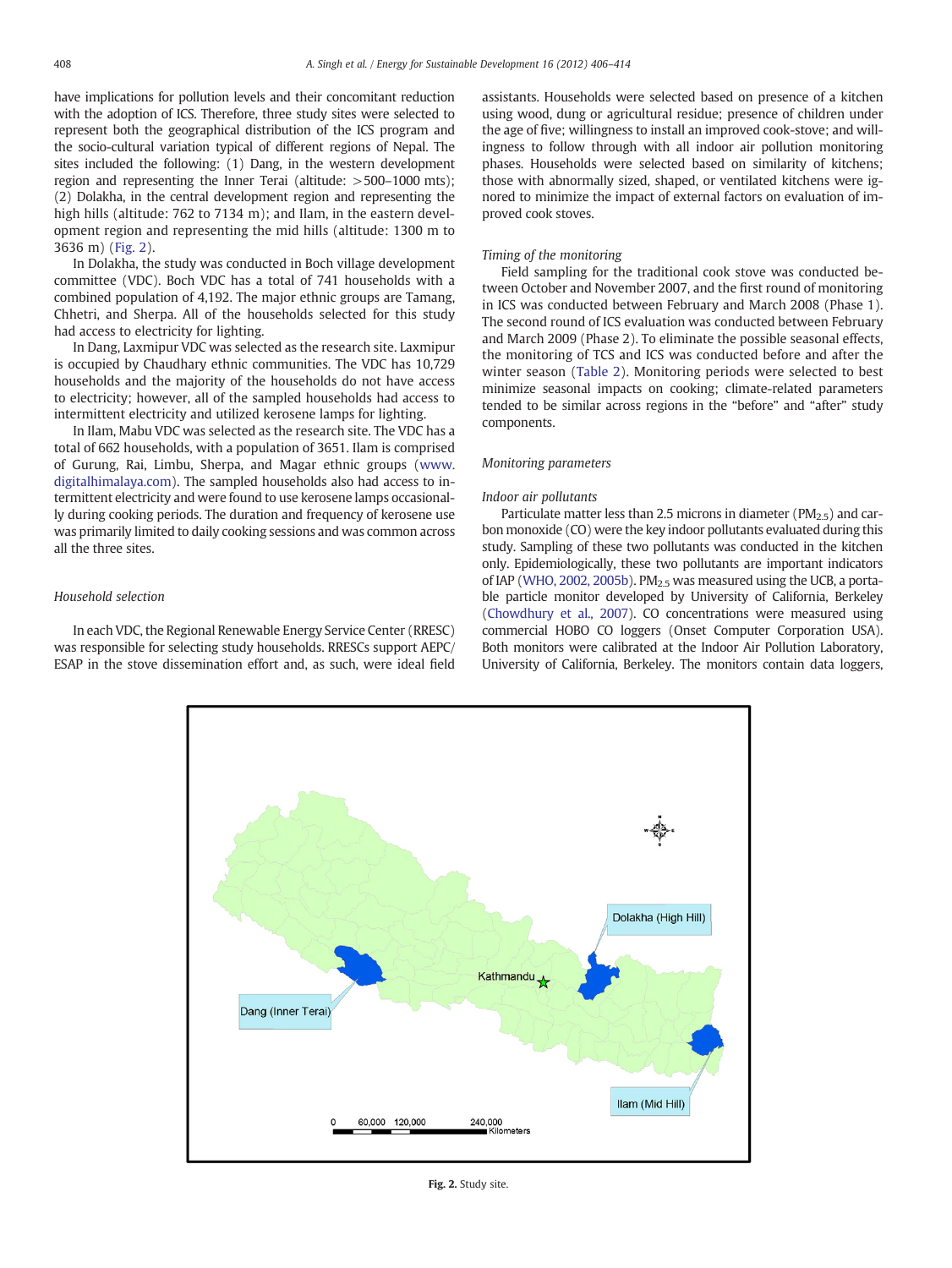<span id="page-3-0"></span>Table 2

Timing of monitoring and monitored parameters.

| Monitoring<br>round | TCS ("Before"<br>Monitoring)                | ICS After 3 months<br>(Phase 1)  | ICS After 1 year<br>$(Phase - 2)$                                |
|---------------------|---------------------------------------------|----------------------------------|------------------------------------------------------------------|
| Months              | October-<br>November 2007                   | February-March 2008              | February-March 2009                                              |
| Monitoring          | IAP monitoring.<br>parameters Health Survey | IAP monitoring, Health<br>Survey | IAP monitoring, Health<br>Survey, Technical<br>Evaluation of ICS |

which store the minute-by-minute data over the measurement period. After sampling in each household, data were downloaded onto a personal computer and analyzed. UCB particle monitors and HOBO CO loggers were bought from the Berkeley Air Monitoring Group at the inception of the study. Monitors were factory-calibrated for wood smoke. Regular cleaning of the photoelectric chamber of the UCB particle monitor was conducted weekly. As a part of standard operating procedures, the UCB particle monitor was zeroed for at least 30 minutes prior to each monitoring session in a clean zip-lock bag.

#### IAP pre- and post-sampling questionnaire

An IAP survey was used to account for factors influencing levels of indoor air pollution in the kitchens. The factors evaluated included the following: type of fuel, condition of fuel used, stove type, family size, duration of cooking, other indoor air pollution sources, ventilation features (windows, doors, and eaves), and kitchen characteristics, including roof type, floor and wall type. The questionnaire was administered twice, once before and once after sampling. Pre-sampling surveys were administered during the installation of indoor air samplers. The post-sampling survey was administered after the completion of 24 h of sampling. This survey collected information on cooking activities and factors affecting smoke levels in the kitchen during cooking.

#### Technical evaluation of stove

Stove age can alter key stove dimensions. To explore the possible implication of changes in stove dimensions, Phase 2 monitoring also included a technical evaluation of ICS. This evaluation measured key stove dimensions such as the size of the combustion chamber, potholes, fire gate, baffle, and chimney (see Supplement B (S6) for the simple picture showing key dimension of ICS). Changes are anticipated due to the long duration of operation and variable maintenance of the ICS. Existing standard evaluation formats developed by AEPC/ ESAP and RRESC were the primary source of reference material for this evaluation.

#### Health survey

A simple questionnaire-based health impact assessment was also administered for the study. The questionnaire utilized similar surveys from Nepal Health Research Council and Practical Action Nepal [\(Nepal Health](#page-8-0) [Research Council, 2004, Practical Action, 2007b](#page-8-0)). The questionnaires included questions about respiratory health symptoms of the mother (usually the cook) and her children (under age 5). From the selected households, the respondents were chosen based on their involvement in cooking. Emphasis was placed on questioning mothers of children under the age of five. The individuals who were not involved in cooking at least once per week were excluded from the interview.

#### Data analysis

Both the qualitative and quantitative data obtained from field measurements were compiled and analyzed in MS Excel and SPSS Version 13 (SPSS Inc.) After organizing the data into different subsets, central tendencies were calculated. Inferential statistics including non-parametric tests were performed to show the statistical significance of the differences between the 24 h mean value of TCS and ICS in  $PM<sub>25</sub>$  and CO. The analysis is presented in aggregate for the total sample size and separately for the three study sites.

### Results

A total of 47 households were sampled from the three study sites during the "before" monitoring. The number of sample households in each site was fairly equal (13 in Dolakha, 15 in Dang, and 19 in Ilam). The first phase of ICS monitoring considered only 36 households. The second round of monitoring of the same ICS included 34 households. Dropout from 47 to 36 homes in Phase 1 was attributed mainly to instrument errors. Other reasons include no ICS installation and unusually lengthened cooking events. The dropout in Phase 2 monitoring (after 1 year) was mainly related to cases of unused ICS (primarily due to unsuitability for use) and instrument errors.

The analysis is reported into two portions. The first analysis compares  $PM<sub>2.5</sub>$  and CO between TCS and ICS post 3 months installation (Phase 1). The second analysis compares the TCS values with the ICS values post 12 months installation (Phase 2). The health results include a comparative tabulation that shows prevalence of health symptom in users during TCS and ICS use after 1 year only. The health survey was also done during the 3 month period. Comparison between the 3 month and 12 month surveying sessions showed no significant difference among key respiratory symptoms like coughing, phlegm, etc. Therefore, the results from the initial 3 months period were excluded.

#### IAP monitoring

Summary of the results from TCS and ICS monitoring after 3 months (Phase 1)

The percent reduction in the mean IAP concentration between the TCS and ICS was 65.7% for  $PM<sub>2.5</sub>$  and 62.3% for CO ([Table 3a](#page-4-0)). The  $PM<sub>2.5</sub>$ mean concentration of 2.13 mg/m<sup>3</sup> reduced significantly ( $P=0.000$ ) to 0.73 mg/ $m<sup>3</sup>$  after ICS installation. Similarly, the CO mean concentration was reduced significantly ( $p=0.000$ ) from 22.2 ppm to 8.35 ppm after ICS installation.

ICS in each of the study sites achieved significant reductions  $(p<0.05)$  in mean PM<sub>2.5</sub> and CO [\(Table 3](#page-4-0)b–d). Households in Dang had the highest percent reductions  $-68.3$  % and 71.7% for PM<sub>2.5</sub> and CO respectively ([Table 3](#page-4-0)c). This was followed by Ilam and Dolakha. Between study sites, the mean values of  $PM<sub>2.5</sub>$  and CO during TCS and ICS were highest in Dolakha, (TCS:  $3.37 \text{ mg/m}^3$ ,  $38.7 \text{ ppm}$  and ICS: 1.43 mg/m<sup>3</sup>, 17.2 ppm). In contrast to Dolakha, mean  $PM<sub>2.5</sub>$  and CO values were lowest in Ilam (0.89 mg/m<sup>3</sup> and 8.66 ppm with the TCS; and 0.31 mg/m<sup>3</sup> and 3.34 ppm-ICS).

#### Summary of the result from ICS monitoring after 1 year

Only 34 valid households were considered during this phase of monitoring. Among the households monitored during this study, 9 were from Dolakha, 14 were from Ilam, and 11 were from Dang.

After 1 year, mean  $PM<sub>2.5</sub>$  concentrations were significantly lowered  $(p=0.000)$  to 0.76-mg/m<sup>3</sup>, a 63.2% drop from 2.07 mg/m<sup>3</sup> in TCS in the same households [\(Table 4](#page-4-0)a). The mean CO concentration was 8.62 ppm in ICS households after 1 year, significantly lower ( $p=0.000$ ) than the measured 21.5 ppm during TCS use. The percentage reduction in mean value for CO was 60%.

Similar to the Phase 1 results, the highest percent reduction (70.6%, 67.4% for  $PM_{2.5}$  and CO, respectively) was noted in Dang, with lesser reductions in Dolakha and Ilam. Likewise, mean  $PM_{2.5}$ and CO values of ICS were lowest mean concentration of 0.37 mg/m<sup>3</sup> and 3.85 ppm ([Table 4](#page-4-0)d) in Ilam. In contrast, stoves in Dolakha had the highest mean value for IAP level with ICS [\(Table 4](#page-4-0)b). Absolute value reductions in Dolakha and Dang for mean  $PM<sub>2.5</sub>$  were 1.91 and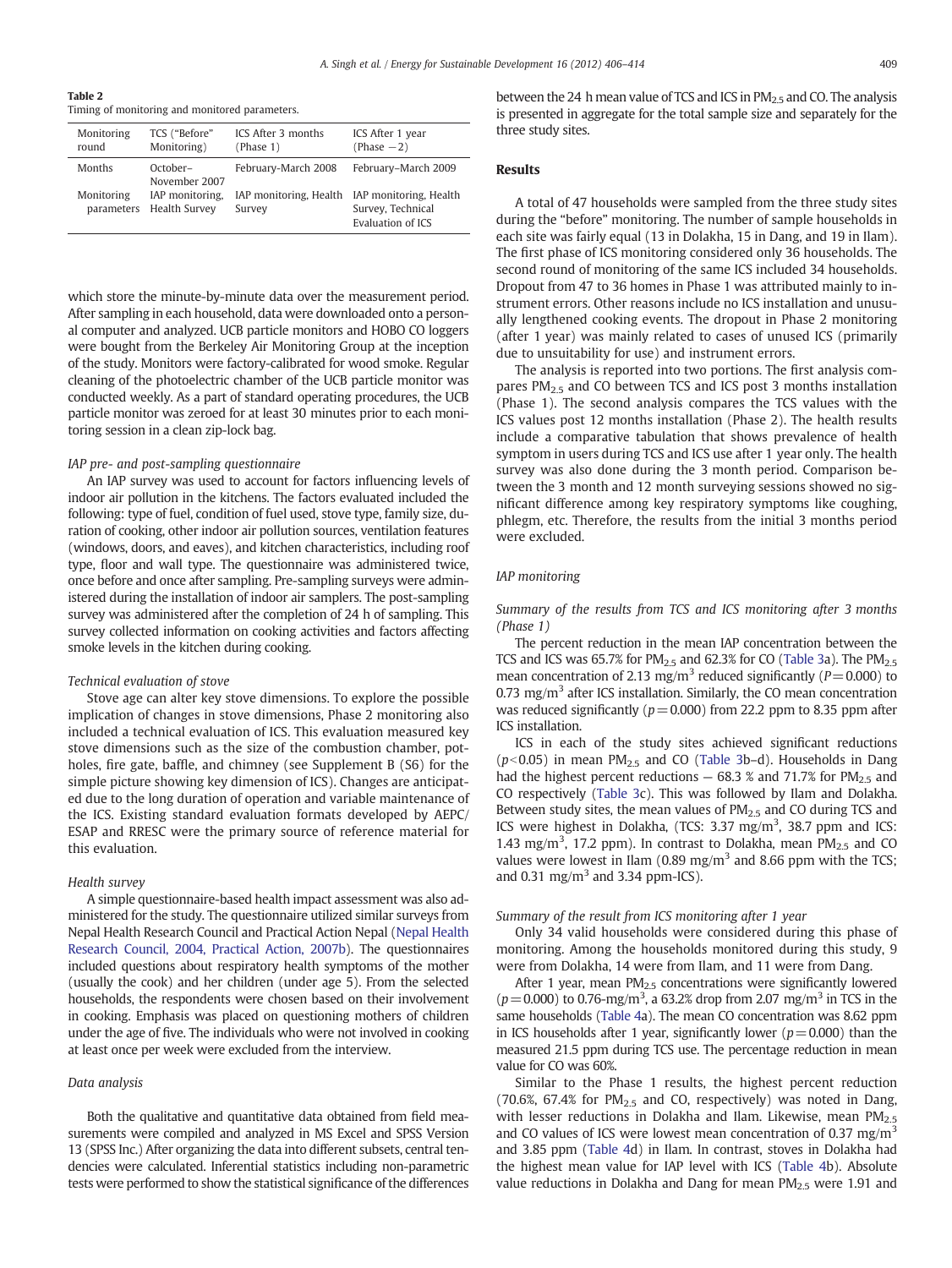#### <span id="page-4-0"></span>Table 3

Traditional cook stove and Improved cook stove (3 months post installation). (Table 3a: Aggregate of 3 sites Table 3b: Dolakha , Table 3c : Dang, Table 3d: Ilam).

| a                               |    |        |           |           |       |      |               |      |                |           |       |      |                |                                    |                                 |
|---------------------------------|----|--------|-----------|-----------|-------|------|---------------|------|----------------|-----------|-------|------|----------------|------------------------------------|---------------------------------|
| Aggregate                       |    | Before |           |           |       |      |               |      | After 3 months |           |       |      |                | p-Value<br>(Wilco. sig-rank)       | Aggregate %<br>change $(95 %C)$ |
|                                 | N  | Mean   | Median    | <b>SD</b> | Max.  | Min. | 95 % Cl       | Mean | Median         | <b>SD</b> | Max.  | Min. | 95 % Cl        |                                    |                                 |
| $PM_{2.5}$ (mg/m <sup>3</sup> ) | 36 | 2.13   | 1.61      | 1.80      | 7.13  | 0.21 | 1.59-2.85     | 0.73 | 0.45           | 0.65      | 2.90  | 0.09 | $0.53 - 1.00$  | 0.000                              | $65.7(46.9 - 65.5)$             |
| CO (ppm)                        | 36 | 22.2   | 18.6      | 19.7      | 102.6 | 4.25 | $16.2 - 30.0$ | 8.35 | 5.30           | 7.25      | 27.6  | 0.20 | $6.22 - 11.3$  | 0.000                              | $62.3(44.1 - 66.2)$             |
| b.                              |    |        |           |           |       |      |               |      |                |           |       |      |                |                                    |                                 |
| Dolakha                         |    | Before |           |           |       |      |               |      | After 3 months |           |       |      |                | p-Value (Wilcox, sig-rank)         | Aggregate % change              |
|                                 | N  | Mean   | Median    | <b>SD</b> | Max.  | Min. | 95 % Cl       | Mean | Median         | SD        | Max.  | Min. | 95 % Cl        |                                    |                                 |
| $PM_{2.5}$ (mg/m <sup>3</sup> ) | 8  | 3.37   | 3.06      | 1.65      | 5.65  | 1.51 | 1.99-4.75     | 1.43 | 1.09           | 0.81      | 2.90  | 0.42 | $0.752 - 2.11$ | 0.008                              | 57.6                            |
| CO (ppm)                        | 8  | 38.7   | 36.4      | 13.7      | 55.9  | 20.0 | 27.20-50.10   | 17.2 | 17.2           | 7.70      | 27.6  | 5.55 | $16.7 - 23.6$  | 0.012                              | 55.6                            |
| C                               |    |        |           |           |       |      |               |      |                |           |       |      |                |                                    |                                 |
| Dang                            |    | Before |           |           |       |      |               |      | After 3 months |           |       |      |                | <i>p</i> -Value (Wilcox, sig-rank) | Aggregate % change              |
|                                 | N  | Mean   | Median    | SD        | Max.  | Min. | 95 % Cl       | Mean | Median         | <b>SD</b> | Max.  | Min. | 95 % Cl        |                                    |                                 |
| $PM_{2.5}$ (mg/m <sup>3</sup> ) | 14 | 2.65   | 2.21      | 1.95      | 7.13  | 0.56 | $1.53 - 3.8$  | 0.75 | 0.60           | 0.51      | 1.86  | 0.14 | $0.453 - 1.04$ | 0.001                              | 71.7                            |
| CO (ppm)                        | 14 | 26.3   | 20.5      | 23.2      | 102.6 | 4.25 | 12.9-39.6     | 8.32 | 6.97           | 5.53      | 22.18 | 2.50 | $5.12 - 11.5$  | 0.002                              | 68.3                            |
| d                               |    |        |           |           |       |      |               |      |                |           |       |      |                |                                    |                                 |
| Ilam                            |    | Before |           |           |       |      |               |      | After 3 months |           |       |      |                | p-Value (Wilco. sig-rank)          | Aggregate % change              |
|                                 | N  | Mean   | Median SD |           | Max.  | Min. | 95 % Cl       | Mean | Median SD      |           | Max.  | Min. | 95 % Cl        |                                    |                                 |

) 14 0.89 0.66 0.72 2.75 0.21 .475–1.304 0.31 0.28 0.19 0.77 0.09 0.20–0.42 0.002 65.4 CO (ppm) 14 8.66 7.41 4.74 23.2 4.44 5.92–11.4 3.34 3.33 1.95 8.12 0.20 2.21–4.46 0.002 61.5

 $1.97 \text{ mg/m}^3$ . The value dropped by 21.5 ppm and 17.7 ppm for CO in these two respective sites.

[Fig. 3](#page-5-0) depicts a graphical representation of the median values of the PM2.5 and CO for traditional and improved cook stoves. The plot indicates a significant drop in IAP levels from TCS to ICS. When using ICS, there is a slight increase in IAP from Phase 1 to 2.

[Fig. 4](#page-5-0) depicts the correlation between 24 h mean  $PM<sub>2.5</sub>$  and CO. The correlation was found significant,  $(p<0.000)$  and the Pearson's coefficient was estimated  $r=0.847$  ( $n=34$ ).

#### Table 4

 $PM_{2.5}$  (mg/m<sup>3</sup>) 14 0.89<br>CO (ppm) 14 8.66

Traditional cook stove and Improved cook stove (12 months post installation). (Table 4a: Aggregate of 3 sites, Table 4b :Dolakha, Table 4c : Dang, Table 4d: Ilam).

| a                              |          |                 |              |              |              |               |                              |              |              |              |              |                           |                                 |                              |                                             |
|--------------------------------|----------|-----------------|--------------|--------------|--------------|---------------|------------------------------|--------------|--------------|--------------|--------------|---------------------------|---------------------------------|------------------------------|---------------------------------------------|
| Aggregate                      |          | Before          |              |              |              |               |                              | After 1 year |              |              |              |                           |                                 | p-Value<br>(Wilco. sig-rank) | Aggregate %<br>change $(95 % Cl)$           |
|                                | N        | Mean            | Median       | SD           | Min          | Max           | 95 % Cl                      | Mean         | Median       | SD           | Min          | Max                       | 95 % Cl                         |                              |                                             |
| $PM_{2.5}(mg/m^3)$<br>CO (ppm) | 34       | 2.07<br>34 21.5 | 1.52<br>18.2 | 1.86<br>20.1 | 0.21<br>4.25 | 7.13<br>102.6 | $1.42 - 2.71$<br>14.52-28.58 | 0.76<br>8.62 | 0.54<br>7.32 | 0.69<br>6.98 | 0.12<br>1.41 | 2.89<br>28.0              | $0.521 - 1.00$<br>$6.18 - 11.1$ | 0.000<br>0.000               | $63.2 (48.0 - 63.1)$<br>$60.0(45.9 - 63.1)$ |
| b                              |          |                 |              |              |              |               |                              |              |              |              |              |                           |                                 |                              |                                             |
| Dolakha                        | Before   |                 |              |              |              | After 1 year  |                              |              |              |              |              | p-Value (Wilco, sig-rank) | Aggregate % change              |                              |                                             |
|                                | N        | Mean            | Median       | <b>SD</b>    | Min          | Max           | 95 % Cl                      | Mean         | Median       | <b>SD</b>    | Min          | Max                       | 95 % Cl                         |                              |                                             |
| $PM_{2.5}(mg/m^3)$<br>CO (ppm) | 9<br>9   | 3.22<br>36.5    | 2.42<br>34.4 | 1.61<br>14.7 | 1.51<br>16.9 | 5.65<br>55.9  | 1.98-4.46<br>$24.9 - 47.5$   | 1.31<br>15.2 | 1.14<br>14.1 | 0.73<br>7.10 | 0.36<br>8.55 | 2.51<br>28.0              | $0.74 - 1.87$<br>$10.3 - 21.2$  | 0.000<br>0.000               | 59.3<br>58.3                                |
| C                              |          |                 |              |              |              |               |                              |              |              |              |              |                           |                                 |                              |                                             |
| Dang                           |          | Before          |              |              |              |               |                              | After 1 year |              |              |              |                           |                                 | p-Value (Wilco. sig-rank)    | Aggregate % change                          |
|                                | N        | Mean            | Median       | SD           | Min          | Max           | 95 % Cl                      | Mean         | Median       | SD           | Min          | Max                       | 95 % Cl                         |                              |                                             |
| $PM_{2.5}(mg/m^3)$<br>CO (ppm) | 11<br>11 | 2.79<br>26.3    | 2.37<br>19.6 | 2.20<br>26.0 | 0.56<br>4.25 | 7.13<br>102.6 | $1.30 - 4.26$<br>8.84-43.8   | 0.82<br>8.57 | 0.57<br>7.25 | 0.73<br>5.73 | 0.26<br>4.08 | 2.89<br>25.2              | $0.33 - 1.31$<br>$4.72 - 12.4$  | 0.000<br>0.000               | 70.6<br>67.4                                |
| d                              |          |                 |              |              |              |               |                              |              |              |              |              |                           |                                 |                              |                                             |
| Ilam                           |          | Before          |              |              |              |               |                              | After 1 year |              |              |              |                           |                                 | p-Value (Wilco, sig-rank)    | Aggregate % change                          |

|                                 |              | Mean Median SD - Min - Max - 95 % Cl |  |                                    | Mean Median SD |  | Min Max 95 % Cl                    |      |
|---------------------------------|--------------|--------------------------------------|--|------------------------------------|----------------|--|------------------------------------|------|
| $PM_{2.5}(mg/m^3)$ 14 0.76 0.73 |              |                                      |  | 0.48 0.21 1.59 0.49-1.03 0.37 0.23 |                |  | 0.29  0.12  1.17  0.20-0.54  0.000 | 51.6 |
| CO (ppm)                        | 14 8.66 7.41 |                                      |  | 4.67 4.44 23.2 5.68-11.1 3.85 2.95 |                |  | 3.11 1.41 10.9 2.30-5.85 0.000     | 55.5 |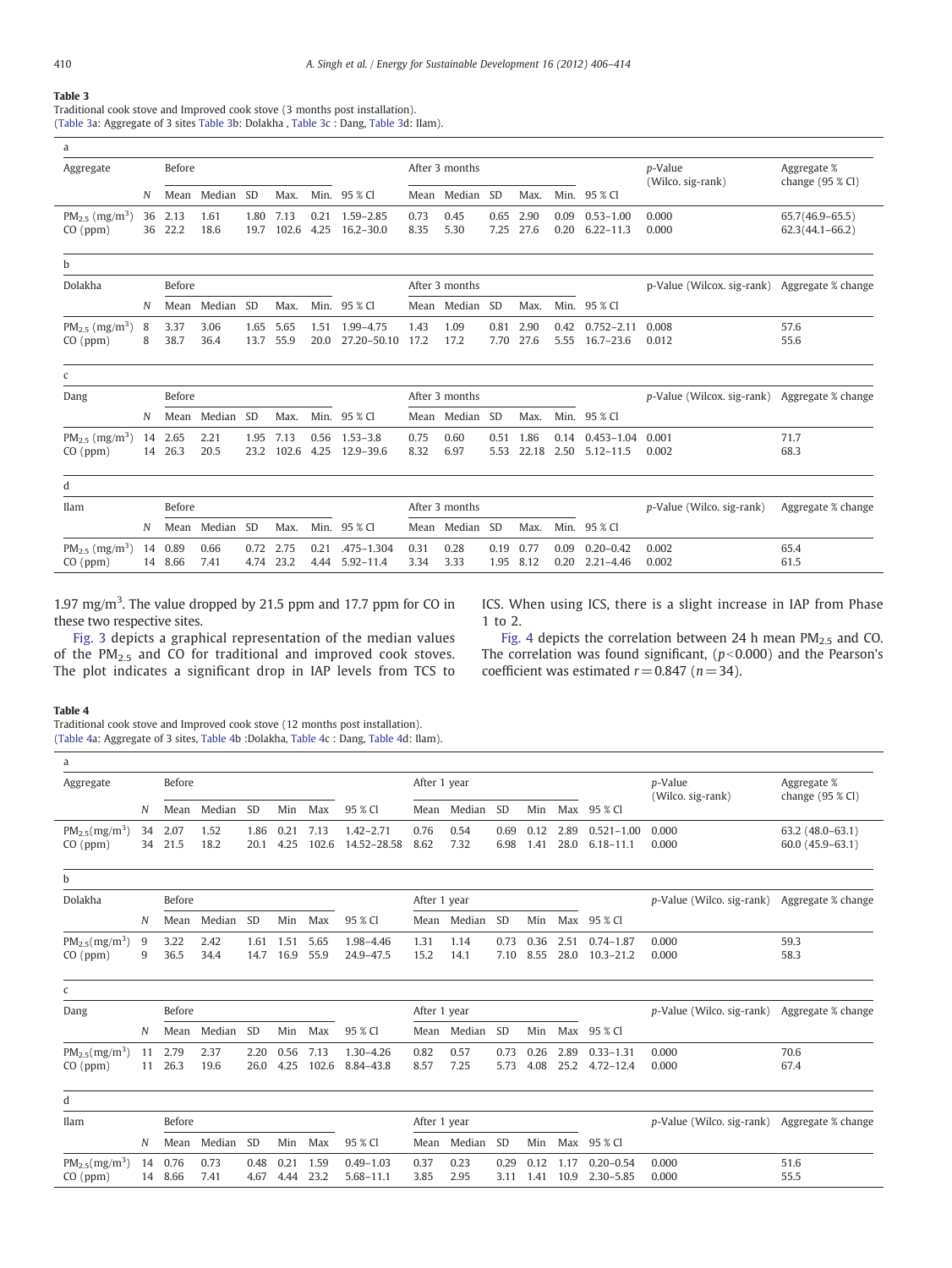<span id="page-5-0"></span>



Box Plot of Median value of 24 hr mean of CO in TCS, ICS after 3 months and 1 year



Fig. 3. Box plot of the Median  $PM_{2.5}$  (a) and CO (b) in TCS and ICS (aggregate of all the three sites,  $N=34$ ).

#### Distribution of PM  $_{2.5}$  and CO after 1 year

 $PM<sub>2.5</sub>$  and CO values from individual households with ICS shows the majority of stoves ( $n=23$  for PM<sub>2.5</sub> and  $n=21$  for CO) are lower than the population mean. Similarly, analysis of the distribution of percent reductions in households switching from TCS to ICS indicates that fifty percent ( $n= 17$ ) of improved stoves had a reduction of CO in the range of 60–80%, followed by 32% of stoves  $(n=11)$  in the 40–60% range. For  $PM<sub>2.5</sub>$ , the majority of stoves led to reductions in the range of 40–60% and 60–80% ( $n=9$ ,  $n=10$  respectively). The amount of reduction in the absolute value ranges from 0.03 to 6.14 mg/m<sup>3</sup> for  $PM_{2.5}$  and 3.44 to 77.3 ppm for CO.

#### Technical evaluation of the stoves

Changes in the dimensions of the stoves were evaluated relative to the guideline values recommended by AEPC/ESAP. Notable changes were seen in the baffle gap (an inclined structure below the second pot hole region of the stove) and the total area of the fire gate (Table 5 below). No significant change was found in any of the measured



Fig. 4. Correlation between 24 h average  $PM<sub>2.5</sub>$  and CO here (Aggregate data from all the three sites,  $N=34$ ).

dimensions in comparison with the guideline value. Correlation between the stove parameters resulted in a weak, non-significant relation with the IAP level resulting from ICS use. The technical evaluation also included the frequency of chimney cleaning (in days) by users. It showed that users were cleaning the chimney every 20 days on average, longer than the suggested guideline of 7–10 days.

The overall technical evaluation did not reveal any relationship between IAP levels and stove dimensions. Because the technical evaluation was limited to households in which IAP was measured, the sample size was not sufficient to show any relationship between changes in stove dimension and smoke levels. Stove dimensions did not change from the guideline values statistically; however, it still remains a pertinent issue requiring further investigation. Dimensional changes in stove structure would need to be re-evaluated at more time points during the stove's lifespan  $-$  for example, in 2 years and 5 years — to understand stove durability over time and its concomitant impact on stove performance.

#### Kitchen structure, stove use and maintenance

The kitchens in all the households were enclosed. However, there were variations in kitchen designs, which include separate indoor kitchens inside the main house ( $n= 12$ , 36%, kitchen type a), indoor kitchens with or without partitions inside the main house ( $n=12$ , 36%, kitchen type b), and separate kitchens outside the main house or in a separate house ( $n=10$ , 28% kitchen type c) ([Fig. 5](#page-6-0) below).

| Table 5                                                                          |  |
|----------------------------------------------------------------------------------|--|
| Change in key dimensions in ICS after 1 year (Aggregate of all the three sites). |  |

| Dimension                     | N  | Min.         | Max. | Mean | Std. Dev. | Ref.<br>Dimension |
|-------------------------------|----|--------------|------|------|-----------|-------------------|
| POT1 Outer Diameter (in.)     | 34 | 8            | 12   | 10.2 | 0.9       | 10 (9.8)          |
| POT1_Internal, Diameter (in.) | 34 | 5.3          | 8.5  | 6.9  | 0.7       | 7                 |
| POT2_ Outer Diameter (in.)    | 34 | 7            | 10.5 | 8.6  | 0.8       | 8                 |
| POT2_Internal. Diameter (in.) | 34 | -5           | 7    | 5.7  | 0.5       | 6                 |
| Chimney_Height (in.)          | 34 | 29           | 51   | 42.0 | 6.2       | 48                |
| Baffle_Height (in.)           | 34 | 5            | 12   | 7.9  | 2.6       | 5.5               |
| Baffle Gap (in.)              | 34 | $\mathbf{1}$ | 2.5  | 1.7  | 0.5       | 2                 |
| Chamber_Height (in.)          | 34 | 6.5          | 9    | 7.3  | 0.6       | 7                 |
| Area_Fire gate (sq. in.)      | 34 | 33           | 76.5 | 48.0 | 11.8      | 36                |
| Chimney Clean (days)          | 34 | 7.5          | 60   | 19.8 | 14.6      | $7-10$ days       |
|                               |    |              |      |      |           |                   |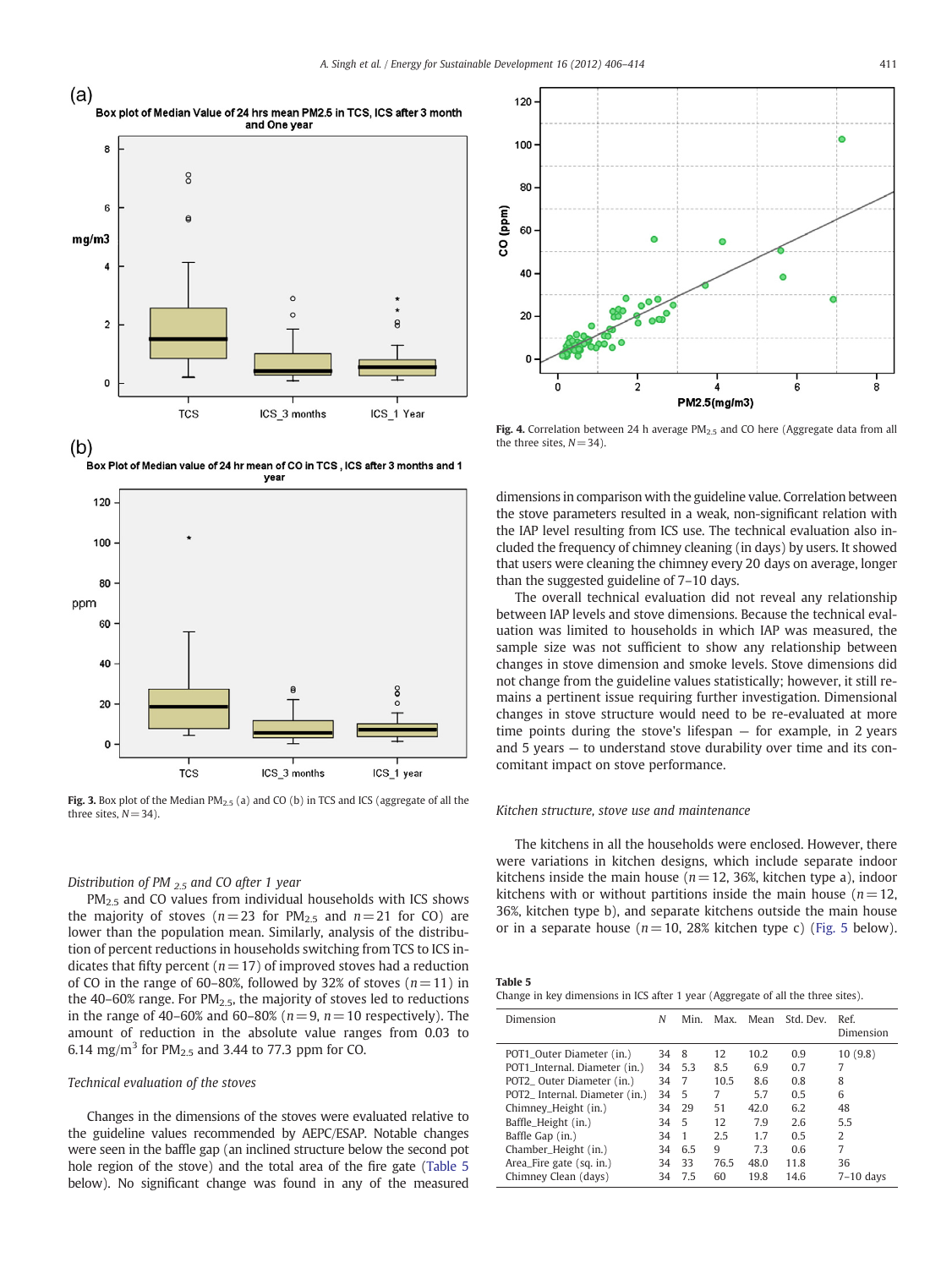<span id="page-6-0"></span>

Fig. 5. Kitchen type in unique to each study site. a: Dolakha (separate indoor kitchen inside the main house), b: Dang (indoor kitchen with or without partition inside the main house), c: Ilam (separate kitchen outside the main house or in a separate house).

Kitchens in Dolakha were in a separate room and on a different floor from the living room (kitchen type a), in contrast to Dang where the kitchen and the living room were on the same floor and separated by a partition (kitchen type b). All the kitchens in Ilam were separate from the main house (kitchen type c). The kitchens varied in the presence and number of windows, flue structures, eaves, building materials, and size. Most kitchens had either one or two doors and one to five windows, excluding a few households ( $n=2$ ) with no windows.

a: Dolakha (separate indoor kitchen inside the main house), **b: Dang** (indoor kitchen with or without partition inside the main house), **c: Ilam** (separate kitchen outside the main house or in a separate house).

The majority of households had roofs of wood planks (55.9%), corrugated metal (35.3%), or thatched straw (8.8%). All kitchens had earthen floors. The majority of households had mud or mud and brick walls (94.1%). 5.9% of households had walls made of bamboo, woven sticks or other materials. The average family size across all study sites was 5.

Among all households, 75.7% intermittently reported the problem of smoke accumulating in the kitchen during ICS use, rather than being exhausted out of the chimney. Improper orientation of the stove inside the kitchen, with placement of the chimney towards the direction of the wind, is believed to be one of the main reasons for the backflow of polluted air into the kitchen.

With TCS, the average cooking time was 5.2 h; with ICS, that time reduced to 3.5 h daily. Major fuel types were wood logs (41.2 %), and a mixture of wood logs, wood twigs, and dung (44.1 %). In Ilam and Dolakha, the predominant fuel types were wood logs and twigs. In Dang, households reported use of dung, wood twigs and logs, and infrequent use of agriculture residues.

User perceptions of improved cook stoves were also assessed in the survey. Users recognized a high reduction of IAP levels in the kitchen (85.3%), less time spent cooking (50%), reduced wood consumption (59%), improved cleanliness of the kitchen and utensils (56%) as the major changes.

#### Health survey

The survey compares the prevalence of health symptoms during TCS use and post ICS installation (assessed at phase 2). A total of 36 principal cooks or users were interviewed (mean age  $34.3 \pm 12$  years, range: 17–71) and 26 children under age five were surveyed during monitoring. Coughing, phlegm, chest wheezing or whistling, eye irritation, and headache were the key health symptoms evaluated via self-reporting during the survey.

Prevalence of key respiratory health symptoms in both the mothers and young children was reported lower in ICS than TCS. Fifty-five percent (55%) of users reported episodes of cough during TCS use compared to 36.1 % in ICS. Likewise, episodes of phlegm were seen in 69.4% TCS users, but 44.4% ICS users reported phlegm episodes during ICS use. Among the users reporting phlegm, one notable indicator was the reduction in the color of phlegm from yellow or brown/black color (72%) to white phlegm (17%). Likewise, a lower prevalence of headaches from (25.5% to 8.0%) and chest wheezing or whistling (83.1 to 61.0%) was reported for mothers. Eye irritation was observed to decrease from 75% to 22.2% in mothers.

Among 26 children surveyed, 27% percent were found with their mother during cooking events. 46% of the children reported coming in and out of the kitchen; 27% of the children generally did not stay in the kitchen. Coughing events were reported to decrease from 96.2% to 65.4% after ICS use. The prevalence of headaches, chest wheezing, or fast breathing among children does not show a difference between TCS and ICS use. Similarly, in children, eye irritation decreased from 50% to 15.4% after ICS installation.

In Nepal, comparative health surveys similar in nature to the current assessment have also reported reduction in cough, phlegm,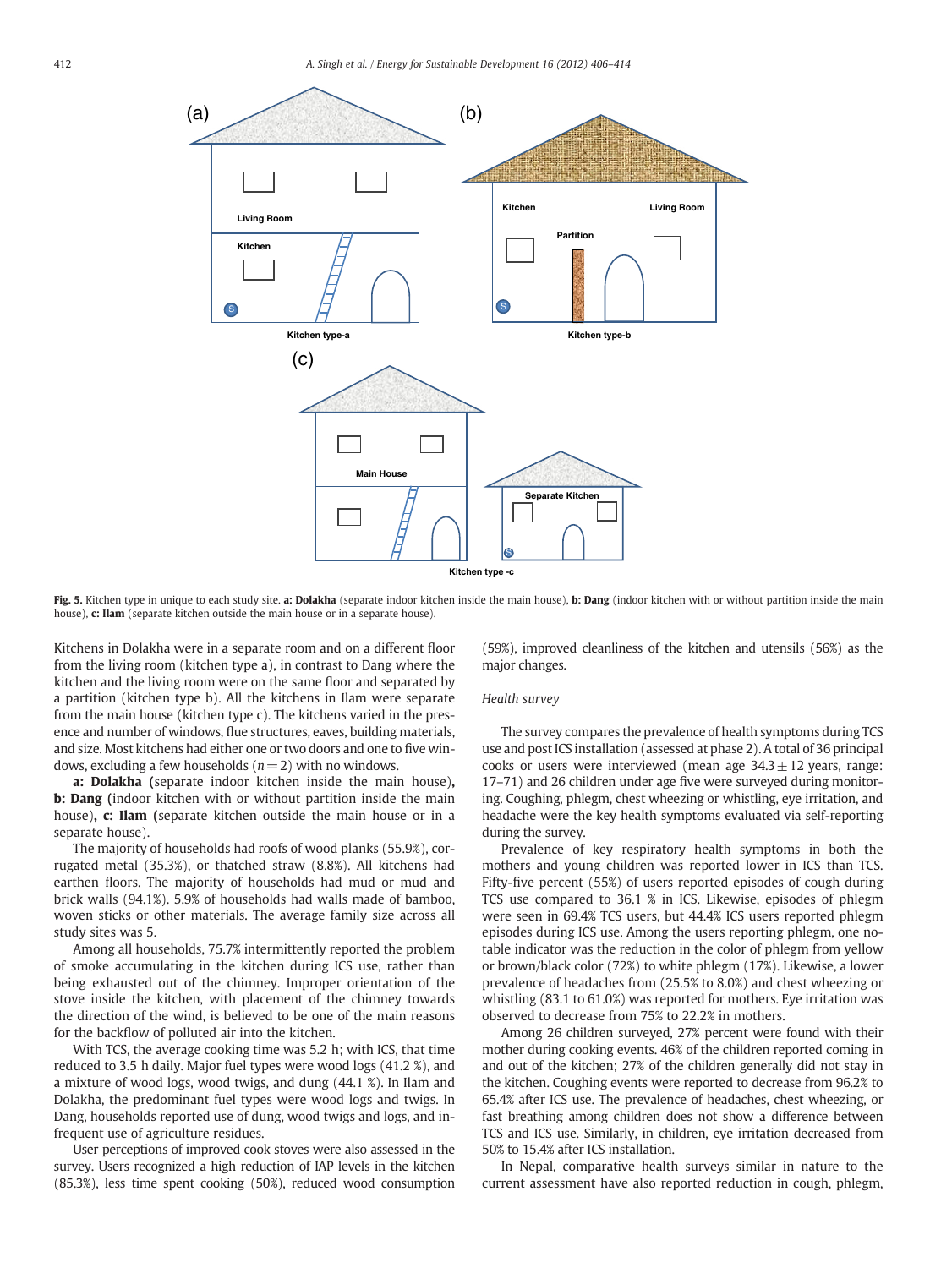headache, and eye irritation [\(Nepal Health Research Council, 2004,](#page-8-0) [Practical Action, 2007b](#page-8-0)).

A relatively higher reduction in prevalence was seen in both of these studies after the post intervention period, especially in cough and presence of phlegm.

#### Discussion

#### Comparison of IAP levels between (Phase 1) and (Phase 2)

After 1 year of ICS use, there is a slight, statistically insignificant absolute increase in the  $PM<sub>2.5</sub>$  and CO concentrations. The mean concentration of PM2.5 and CO reported three months after stove installation was 0.73 mg/m<sup>3</sup> and 8.35 ppm. After 1 year, these values did not change significantly ( $p=0.822$  for PM<sub>2.5</sub>,  $p=0.814$  for CO). This indicates that the ageing of the stoves after 1 year may not have any impact on the IAP levels. The technical evaluation of the stoves also supports the claims that most of the key dimensions of the stove did not change during the first year of use. However, it is difficult to predict the effectiveness of the stoves after 1 year; the rates of deterioration of the stove may differ among different regions and cultural practices. Thus, further monitoring at additional time points would be beneficial to clarify the effectiveness of these stoves over longer periods of time.

#### Comparison of IAP with WHO guidelines

Despite a noticeable improvement in the smoke level, the mean values of pollutants are still higher than the guideline value. The mean PM2.5 concentration of ICS in Phase 1 and 2 still exceeds the WHO Interim Target-1 of 0.075 mg/m<sup>3</sup> [\(World Health Organization,](#page-8-0) [2005a, 2005b](#page-8-0)) by at least a factor of 10 and by a factor of above 30 from the WHO Air Quality Guideline (AQG) of 0.025 mg/m<sup>3</sup>. The CO concentration during ICS use  $(9.91 \text{ mg/m}^3)$  is slightly below the WHO guideline of 10 mg/m<sup>3</sup> set for the 8-h average. However, it should be noted that the WHO guideline value for CO is an 8-h mean. The study reported a 24-h mean, which includes a long period during the night when the stove is not used and the CO is very low. These values indicate that while the ICS effectively reduces indoor air pollution, it does in most instances achieve levels that are safe.

Stoves in Ilam are relatively closer to the guideline value for  $PM<sub>2.5</sub>$ during ICS use than the other two districts evaluated. This may be an indicator of geographical and cultural differences, in addition to differences in stove use and maintenance. Specifically, we noted differences across regions in factors such as kitchen type (structure and volume); the number of ventilating structures, such as windows and flues; and fuel types. Interestingly, the cooking hours reported in the three sites differed, with Ilam reporting 6–7 cooking hours, compared to 4 h in Dang and 5 h in Dolakha. Further investigations in Ilam may help illuminate best practices that could help decrease indoor air pollution in other districts.

Mean PM<sub>2.5</sub> and CO levels for TCS and ICS in Ilam were lower than Dang and Dolakha. Interestingly, the TCS smoke levels in Ilam were close to the ICS levels of Dang and even lower than the ICS levels of Dolakha. This shows that in terms of pollution levels, many houses with TCS in Ilam were better off than some households with ICS in Dang and the majority of households in Dolakha. The IAP data correlates well with the improved ventilation conditions and well-maintained stoves observed in the kitchens of Ilam. Almost all the kitchens in Ilam had separate kitchens outside the house, whereas kitchens in other study sites were indoors and in the same house. Good ventilation in Ilam is attributable to 3–4 windows, bigger kitchens (in volume), eaves, pseudo-hood structures and flue structures observed in the kitchen. In contrast, all the kitchens in Dolakha were poorly vented, with one or no windows, hindering optimum air movement in the

kitchen. However, it is out of the scope of this study to evaluate the major factors THAT affect the IAP level in the kitchen besides the stove.

IAP levels higher than WHO guideline values also indicate the need for intervening in other relevant areas that influences the IAP level in the kitchen. This study also observes the possible role of ventilation influencing smoke levels in the kitchen. The importance of ventilation is also supported or indicated by recent studies [\(Balkrishnan et al.,](#page-8-0) [2004; Dasgupta et al., 2006; Still and MacCarty, 2006](#page-8-0)). Additionally, newer stoves represent technological breakthroughs in reducing the amount of pollution released and fuel consumed. These new stoves, however, come at a high capital cost and may require additional training and fuel processing, and as such require new deployment mechanisms that enhance community uptake.

#### Comparison of indoor air level with similar studies

Studies similar in design and employing the same IAP equipment in India have comparable results in percent reduction and correlation between PM2.5 and CO with the current study. The unadjusted Pearson's coefficient is similar to the reported values in recent literature from India and Mexico ([Chengappa et al., 2007; Dutta et al., 2007; Masera](#page-8-0) [et al., 2007\)](#page-8-0). The Appropriate Rural Technology Institute (ARTI) in India reports reductions of 24 % and 39 % in mean  $PM<sub>2.5</sub>$  and CO levels with the Laxmi stove and 49 % and 38 % reduction in mean  $PM<sub>2.5</sub>$  and CO levels with the Bhagyalaxmi stove [\(Dutta et al., 2007](#page-8-0)) . In the Bundelkhand region of India, Development Alternatives (DA) evaluated improvements in IAP after ICS installation in 60 households. One year after installation of the stoves, 48 h  $PM<sub>2.5</sub>$  and CO levels were reduced by 44% and 70% [\(Chengappa et al., 2007\)](#page-8-0).

Mean  $PM<sub>2.5</sub>$  and CO levels reported by the ARTI's Laxmi stove of 0.99 mg/m<sup>3</sup> and 8.37 ppm and the Bhagyalaxmi stove of 0.48 mg/m<sup>3</sup> and 6.91 ppm are comparable to the values reported by ICS in the current study. Similarly, the Sukhad stove of DA resulted in reported mean  $PM<sub>2.5</sub>$  and CO concentrations of 0.36 mg/m<sup>3</sup> and 2.8 ppm, which is close to values reported for ICS in Ilam during this study. Direct comparisons between the Nepali study and the Indian studies are difficult due to different monitoring durations (24 h and 48 h, respectively) and variation in the stoves and kitchen types. However, it is important to note that reductions noted in Nepal during the current study are consistent with changes in IAP from recent studies using the same study design in similar regions throughout the world.

#### Conclusion and recommendations

Overall, the study found very high levels of indoor air pollutants from the burning of biomass fuels, particularly in houses with poor ventilation. The reduction in indoor air pollutants ( $PM<sub>2.5</sub>$  and CO concentration) after 1 year of ICS use is over 60% and only slightly less than the percent reduction recorded after three months of use. This indicates that the improved stoves are reducing indoor concentrations even after 1 year of use. The study has also indicated alteration in ICS stove dimensions after 1 year of use. However, no relation could be confirmed between changes in stove dimensions and IAP levels. Future research should focus more on baffle gap, chimney height, chimney cleaning interval, and diameter of the pothole to strengthen the relation between stove dimension and IAP. Further, smoke reentering the kitchen, though periodic in nature, is an important concern when the IAP level is expected to be higher. Proper stove placement with respect to wind direction is one possible solution to this problem. Additionally, further research in specific meteorological and geographic features may help explain variability between study sites. The preliminary health assessment reported here indicates low prevalence of key respiratory symptoms, especially for mothers, during ICS use. Users also reported improved hygiene and cleanliness in the kitchen. This could be also an indicator of reduced smoke levels in the kitchen. However, lack of personal monitoring and objective